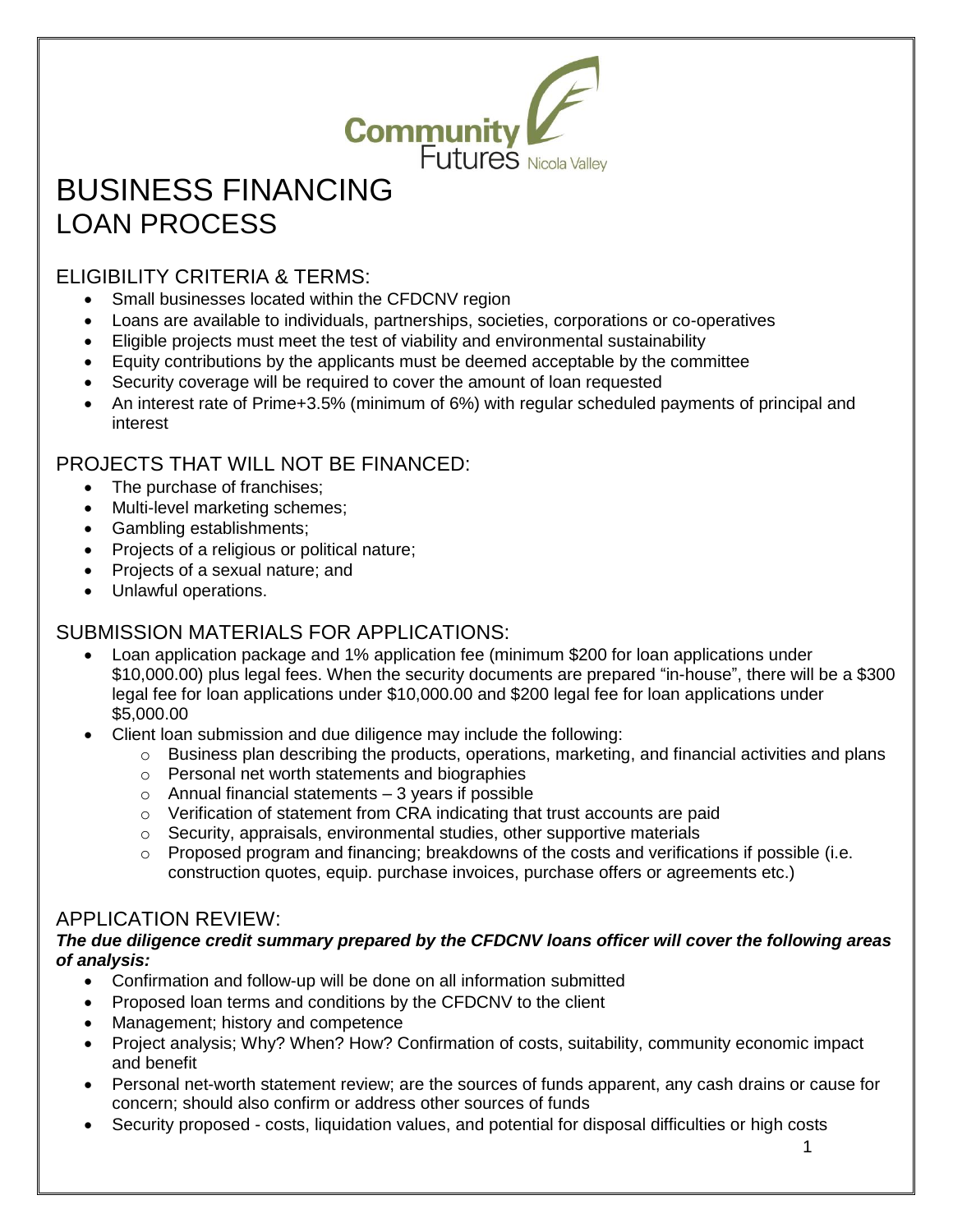- Equity levels, format adequacy for the present and future needs of the business
- Working capital analysis of adequacy for immediate and future needs
- Repayment abilities historical cash flow generation analysis, forecasts, including supportive evidence for key elements of forecasts, addressing competition, market conditions, etc.
- Environmental commentary prescribed checklist plus nature of business/business practices review

#### *The Loan Credit Summary will address the following:*

- Benefits and risks of the project
- Provide analysis of the viability of the project
- Security to be taken and loan terms

#### APPROVAL OR DECLINE:

#### *The application is then presented to the Loans Committee for the final decision.*

#### *Requests may be declined where the Committee feels that:*

- The project does not fully meet the program criteria
- The risk of failure is too great
- Inadequate security exists for the loan
- Due diligence has not been reasonably completed
- Components of the program do not comply with policies required

#### LOAN REPAYMENT:

- The normal term for loan repayment is 5 years with monthly installments. The loan amortization varies with the amount and nature of the borrowing.
- Generally Community Futures organizations allow loans to be prepaid at any time without penalty unless otherwise specified.

#### PROCESS CHART:

Note: the time it takes for this process depends heavily on the preparedness of the client; the times listed here are minimum requirements under ideal circumstances and are very loose estimates